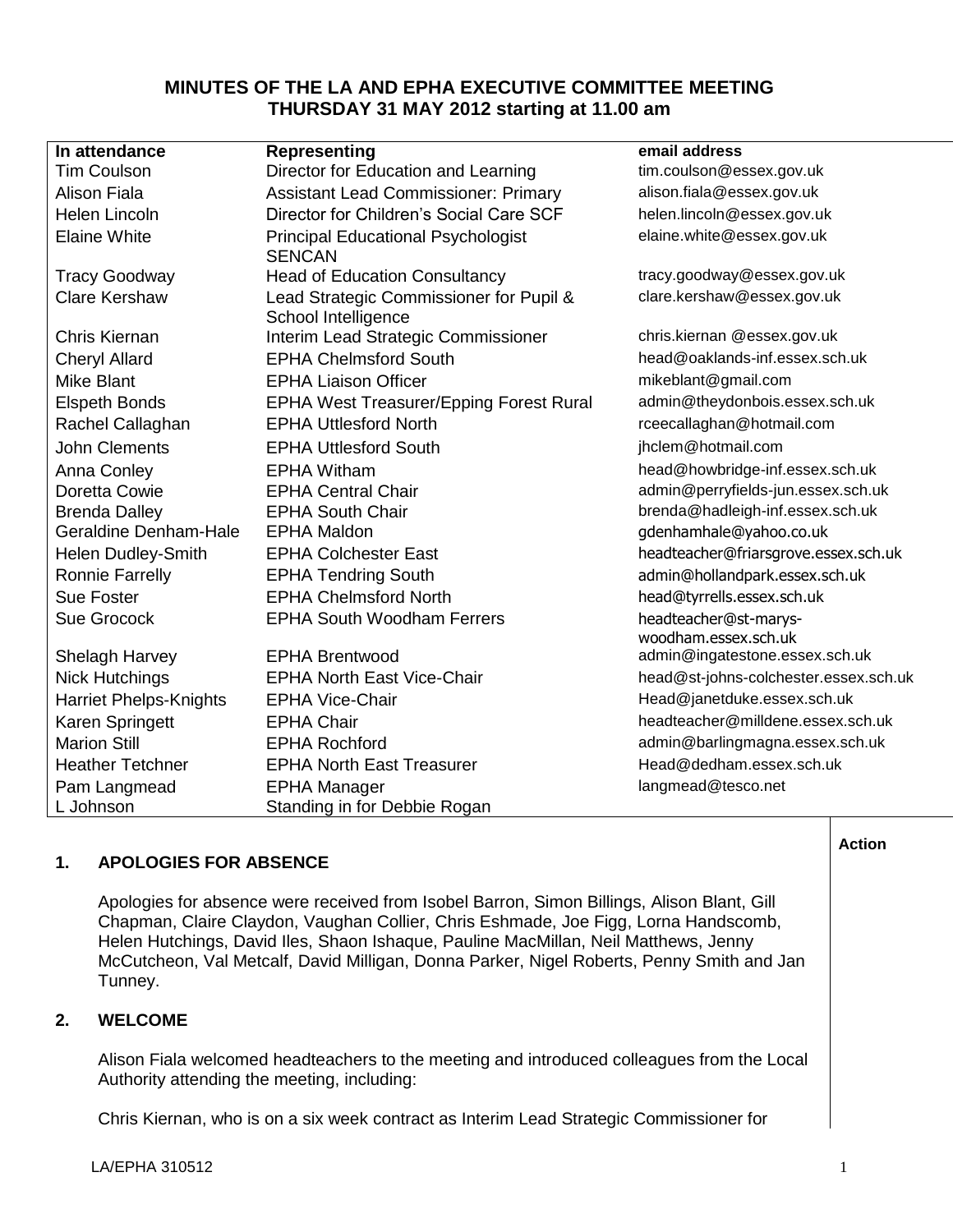Standards and Excellence. His role will be to review and revise engagement with schools, the commissioning service's budget and roles, consider the job requirement of the Lead Strategic Commissioner and to have an input into the drive for a world class education standard in Essex.

Clare Kershaw, who has been appointed as Lead Strategic Commissioner for Pupil and School Intelligence. Her role will consider how the LA should use intelligence and data to drive priorities in education in Essex. She will be working closely with the Quadrant Commissioners and reports to Tim Coulson. In addition, her team will be providing data externally, focusing particularly on predictive data as well as historical information.

Tracy Goodway has been appointed as the Head of Education Consultancy, leading a team of education advisers and consultants.

#### **3. SOCIAL CARE STRATEGY**

Helen Lincoln, Director for Children's Social Care, gave an update on social care issues nationally and in the Local Authority.

- **a)** The **key posts in Social Care** have now been covered permanently and Helen was pleased to report that each team has been completed and a structure chart produced for each Area. Social Care is now 85% staffed with permanent appointments, a significant increase from 59% two years ago. The team is hoping to appoint more Social Worker graduates this summer.
- **b)** At the current time there are around:
	- 7,000 open cases;
	- 752 children subject to child protection plans;
	- 1,454 children subject to being in care. This last figure is a significant reduction due to the authority working more effectively with families, which prevents some young people from ever being placed in care. For example, Divisional Based Intervention Teams support teenagers at risk and they have around 100 open cases;
	- The average case load for a social worker is now 22.
- **c)** The **Adoption Service** was recently inspected by Ofsted and was judged to be good with outstanding features. 92 children were adopted last year. Helen confirmed that there is a Post-Adoption Service delivered by an independent provider that supports adopted children and their families. They offer counselling, Theraplay and other support. Access to the service can only be by self-referral by the adoptive parent(s), but Helen stressed that families are informed about the service by Social Care and are encouraged to access this support.
- **d)** ECC is closing its last two remaining **mainstream children's homes,** which house just 2 children. The number of children in residential care has reduced, and they are in independent sector purchased placements. There are currently **700 children in fostering placements** in Essex. Foster parents are encouraged to attend an 18 week re-training programme, Fostering Changes. There is a financial incentive for foster carers who complete the programme and this has resulted in a good take up of the course.
- **e)** The review and re-write of **Working Together** is underway but a final version has not yet been published. Helen explained that there has been a radical revision of the guidance, but fundamental principles will remain the same, including the child protection structure, the categories of abuse and so on. It is expected that the final version will be around 20 pages, and so there will need to be additional guidance developed by Essex LA to ensure the understanding of procedures and policy. Once Working Together has been published, the ESCB (Essex Safeguarding Children Board) will revise the SET Procedures.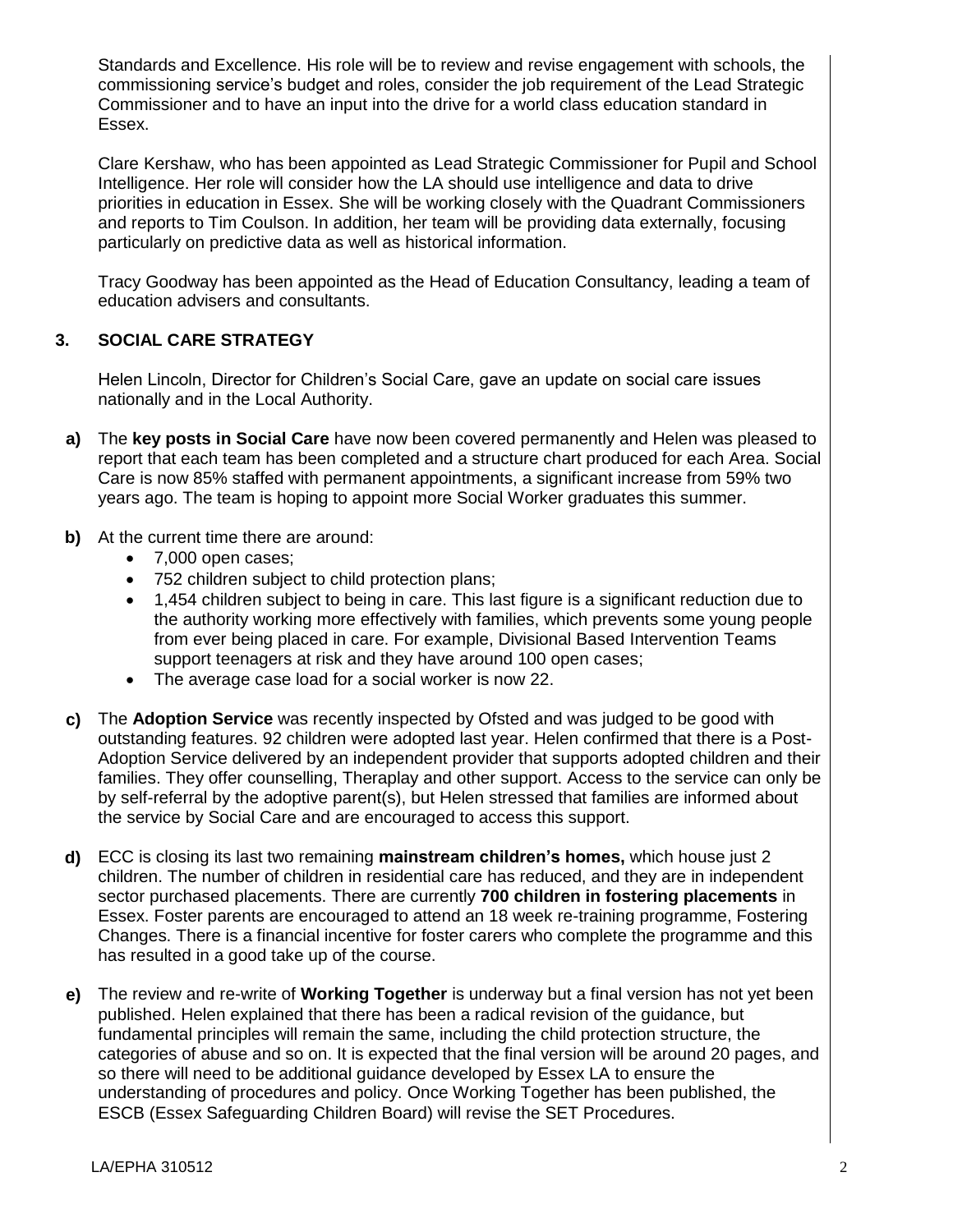#### **f) Munro review developments**

The new **Ofsted regime for social care** has been published and all inspections from May will be unannounced. The inspection of child protection, and Looked After Children (and children leaving care) will now be conducted separately. The child protection inspection will include case studies of vulnerable children and will take the views of children and young people into account. The framework relating to Children in Care and children leaving care has not yet been published. Southend and Thurrock LAs have both been notified that they will have a child protection inspection in June.

The Munro report recommended a statutory requirement to offer **early help and intervention.** It has been decided that Section 11 of the Children's Act 2004 covers this duty so there will be no new legislation.

Professor Eileen Munro is in the process of reviewing progress one year on from her review and will be writing a Review Report in the summer.

#### **g) Restraint training**

It was noted that there continue to be issues with the capacity and standard of training for the use of reasonable force and restraint. Headteachers argued that they and their staff are being put into a very vulnerable situation. The EPHA Executive asked for:

- A clear directive from the LA concerning the use of reasonable force and restraint;
- The development of adequate, effective and affordable training.

Helen **AGREED** to take this forward and to liaise with Ralph Holloway.

It was noted that Thriftwood Special School has delivered excellent training to some local schools.

Helen noted that Social Care is delivering training to Social Workers to help them deal with violent adults and young people as this is an increasing issue. It was noted that this training would be useful for staff in schools and, in particular, Family Support Workers, who are employed by schools or Local Delivery Groups in increasing numbers.

## **4. EDUCATIONAL PSYCHOLOGIST (EP) SERVICE**

Elaine White, Principal Educational Psychologist for SENCAN, was welcomed to the meeting. She thanked headteachers for their input and feedback into the revision of the EP service. There has been an increased buy in of EP time, including an increase in the number of days that are block-purchased by groups of schools. She noted that there are still some issues around the delivery of the service and asked heads to email their views [eps@essex.gov.uk](mailto:eps@essex.gov.uk) or directly to her, [Elaine.White@essex.gov.uk](mailto:Elaine.White@essex.gov.uk)

Four publications have been recently produced considering the role of the EP and the vulnerability of the "unsponsored child" i.e. the child who falls between the gap of the core service and the school's work. This ties in with the recommendation from the Lamb report that parents should have direct access to EPs. Elaine noted that the EP service still runs a Parent Helpline but that parent drop-in services have largely been stopped due to funding cuts. Headteachers questioned what the LA is doing to support these children. It was noted that their needs are being considered as part of the review of both SEN and CAMHS provision.

One headteacher noted that GPs and CAMHS continue to refer parents to EP support even when there is no capacity within a school's budget to pay for that support. Elaine noted that there is no additional provision for the LA to deliver this support, even when a parent has been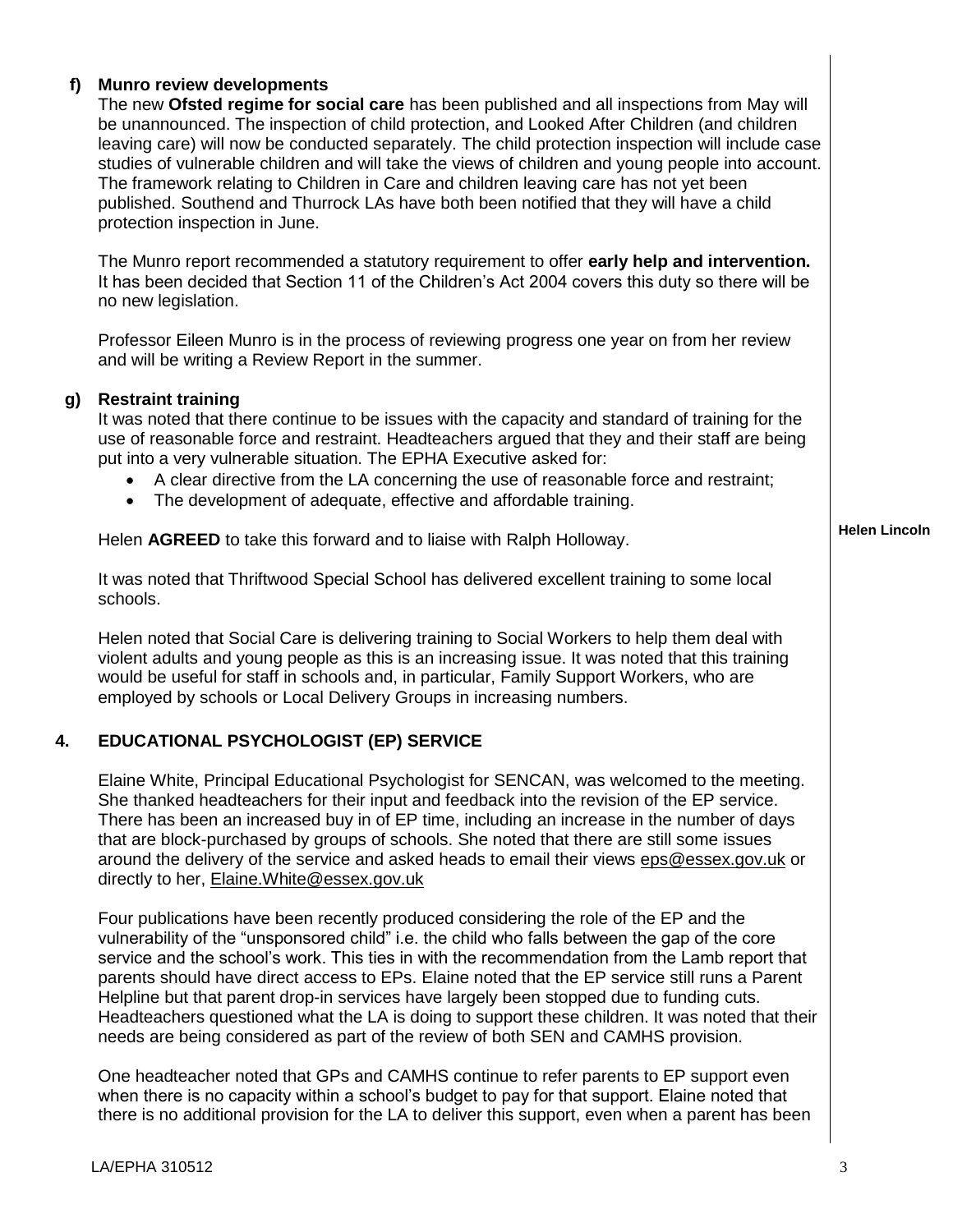referred by a practitioner.

Another headteacher argued that the EPs need to recognise they are now working within a traded service and must change their approach accordingly. She gave an example of an EP who was only prepared to see one child during a purchased day, with the remaining time being allocated to paper work. Elaine confirmed that the EP working day is now a full 7 hours and that a review of reports is taking place. On the whole, headteachers are saying that they want a report that sets out a bullet point list of issues, a statement about what the EP has done during the visit and then a list of recommendations, rather than an extensive report setting out everything the school already knows about the child.

One headteacher questioned the length of time Statutory Assessments are taking in Essex, despite a stated time limit of six weeks. Elaine explained that the LA has only allocated funding for 900 Statutory Assessments this year and 700 had already been submitted by March. The EPs are working an additional 15 hours a week on average to try to clear the back log of cases, but the SAMs (Statutory Assessment Meetings) are having to prioritise assessments, focusing first on children who are moving into Reception or Year 7, those whose foster placement is at risk of breaking down and Looked After Children. Elaine noted that around 60% of SAs are completed within 6 weeks, but some are taking as long as 18 weeks to complete.

## **5. SCHOOL IMPROVEMENT CONSULTANCY PROGRAMME**

Tracy Goodway reminded the EPHA Executive that National Strategies and School Improvement Partner funding stopped in the last 2 years and since then the LA has developed a traded school improvement service. From April, a team of 27 education consultants and advisers (all previously School Improvement Advisers/Partners/consultants) are working in partnership with schools. Tracy noted that pen portraits detailing each adviser's areas of expertise have been published on the Schools Learning and Development website.

The Education Consultancy programme offers guidance and support in relation to a range of school improvement themes, including learning and teaching, assessment for learning, leadership, early years, curriculum, English and Mathematics, Ethnic Minority Achievement, support staff, support for governance and bespoke consultancy built around a school's needs. Annual subscriptions for specific areas of development are available.

The Primary programme for 2012/13 has been sent to schools and is available on the EPHA website.

## **6. QUADRANT COMMISSIONING SUPPORT**

Alison Fiala reported that the new team of 12 Quadrant Commissioners, 8 of whom are working with primary-phase schools, is now in place. Part of their role will be to analyse and diagnose best practice across the county and Alison stressed that the team will be working with the full range of schools in Essex, not only those causing concern. The team will analyse data and identify schools which are either not making fast enough progress, are below floor standards or in an Ofsted category or that have had special issues, such as no substantive headteacher.

There are currently 23 primary phase schools in Essex that are in an Ofsted category. Overall, there are about 91 schools that are at Essex stages of intervention, ranging from:

- 22 schools at Stage 1 a school that is giving cause for concern;
- 25 schools at Stage 2 that have either been judged as satisfactory for more than one consecutive inspection or that is below floor target;
- 21 schools at Stage 3 at risk of an Ofsted category; and
- 23 schools at Stage 4 in an Ofsted category.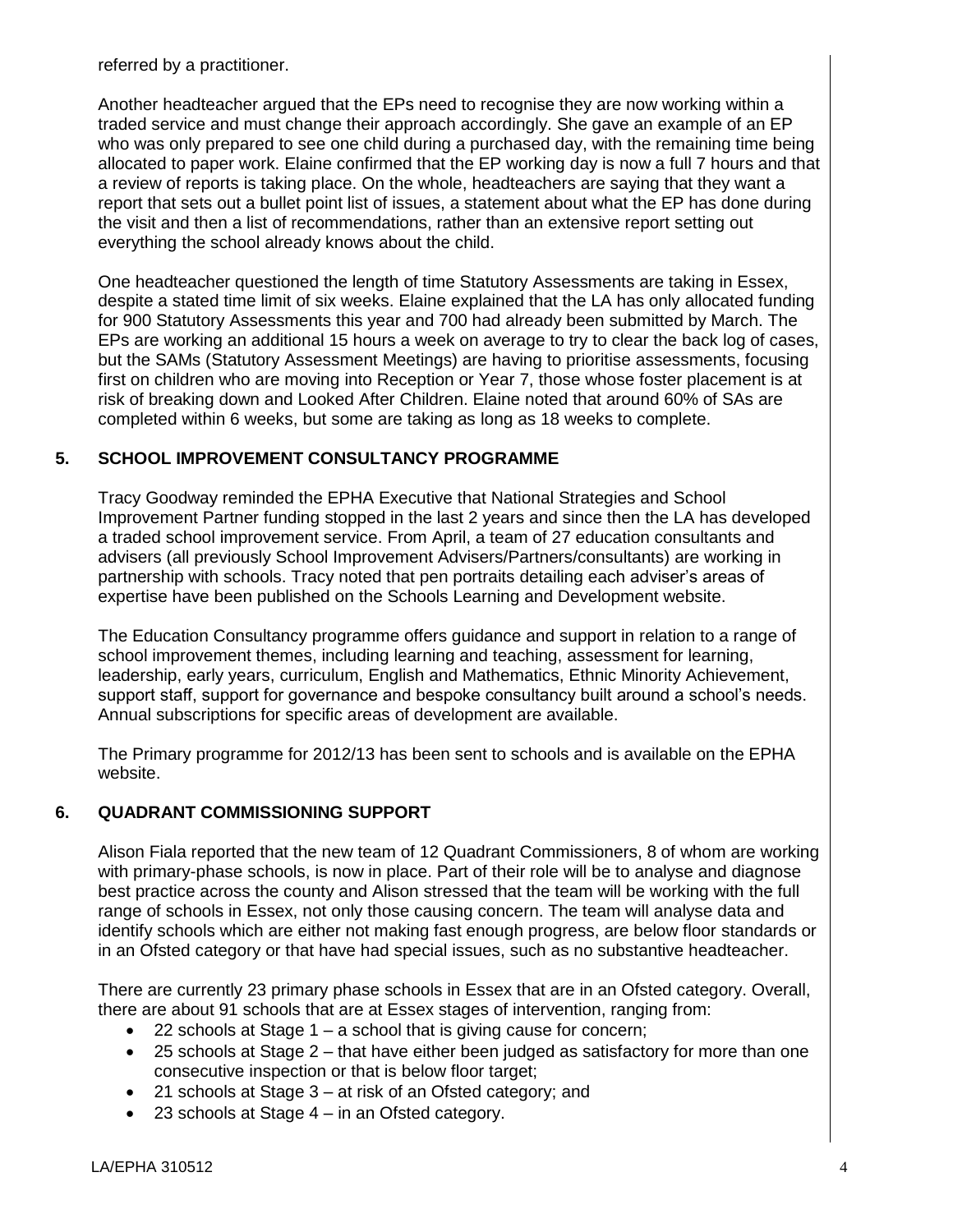The Local Authority has a service level agreement with each of these schools to establish a framework for school improvement, in addition each school on Stages 2 to 4 will have an intervention plan aligned to the school's single plan.

The LA has £750,000 allocated for education advisers and consultants commissioned for intervention work across all phases of schools, including core and statutory work including assessment. There is also a small budget to enable the LA to commission other providers and resources. The LA is aware of a number of additional providers which can add capacity and expertise to enable schools to improve, including 37 Advanced Skills Teachers and also 30 LLEs (Local Leaders of Education).

The Executive discussed the relationship between the Local Authority and independent consultants and providers. Alison noted that some consultants have an established relationship with the LA and work in partnership to access local knowledge and information about a school.

A headteacher asked if individual Quadrant Commissioners would be available to offer traded work to schools. Alison noted that there is some opportunity at the moment, but that eventually it will be a decision for the Director for Education and Learning. It was argued that whilst many of these individuals offer valuable expertise working directly with a school it is vital that they do not get diverted from their original brief as commissioners for the county.

## **7. SCHOOLS AND EDUCATION SERVICE UPDATE – INCLUDING ISSUES ARISING FROM THE EPHA EXECUTIVE MEETING**

Dr Tim Coulson was welcomed to his first meeting with the EPHA Executive. He explained that he has now been in Essex for 6 weeks and is slowly coming to grips with the main challenge, the sheer size of the Local Authority. He feels that it is vital for him to get to know people and schools as fast as possible in order to make the right strategic decisions for education in Essex.

He noted that ECC is working hard to re-adjust in light of funding and political changes. The main priorities to consider are:

- Implications of Academy status and the changing landscape of school provision;
- The current Ofsted framework and particularly the raising of the bar;
- The role and purpose of the Local Authority;
- How Essex can develop a world class education strategy.

Tim noted that there are now different and powerful players in the education arena, including increasingly influential Academy sponsors.

As part of the drive for the world class education strategy, there is need for the LA to

- Ensure that the Traded Services are on a stronger commercial footing;
- Clarify and strengthen commissioned services;
- Revise and strengthen the provision for special needs, considering funding and the use of special schools, enhanced units and mainstream provision.

Tim suggested that schools have a sense of where they individually want to be, but there isn't a strong sense of where Essex schools want to be collectively. He noted that at age 11 and 16 Essex is roughly half way in the national league tables, at age 7 performance is considerably better, but at age 5 Essex is rated 135<sup>th</sup>, one of the lowest 17 authorities. He suggested that we would expect Essex to be doing better in general. He asked the question of what would raise standards for all schools, noting that the contribution of headteachers is essential and so they need support to be their very best.

John Clements argued that Essex schools need a credible and informed leader of the Schools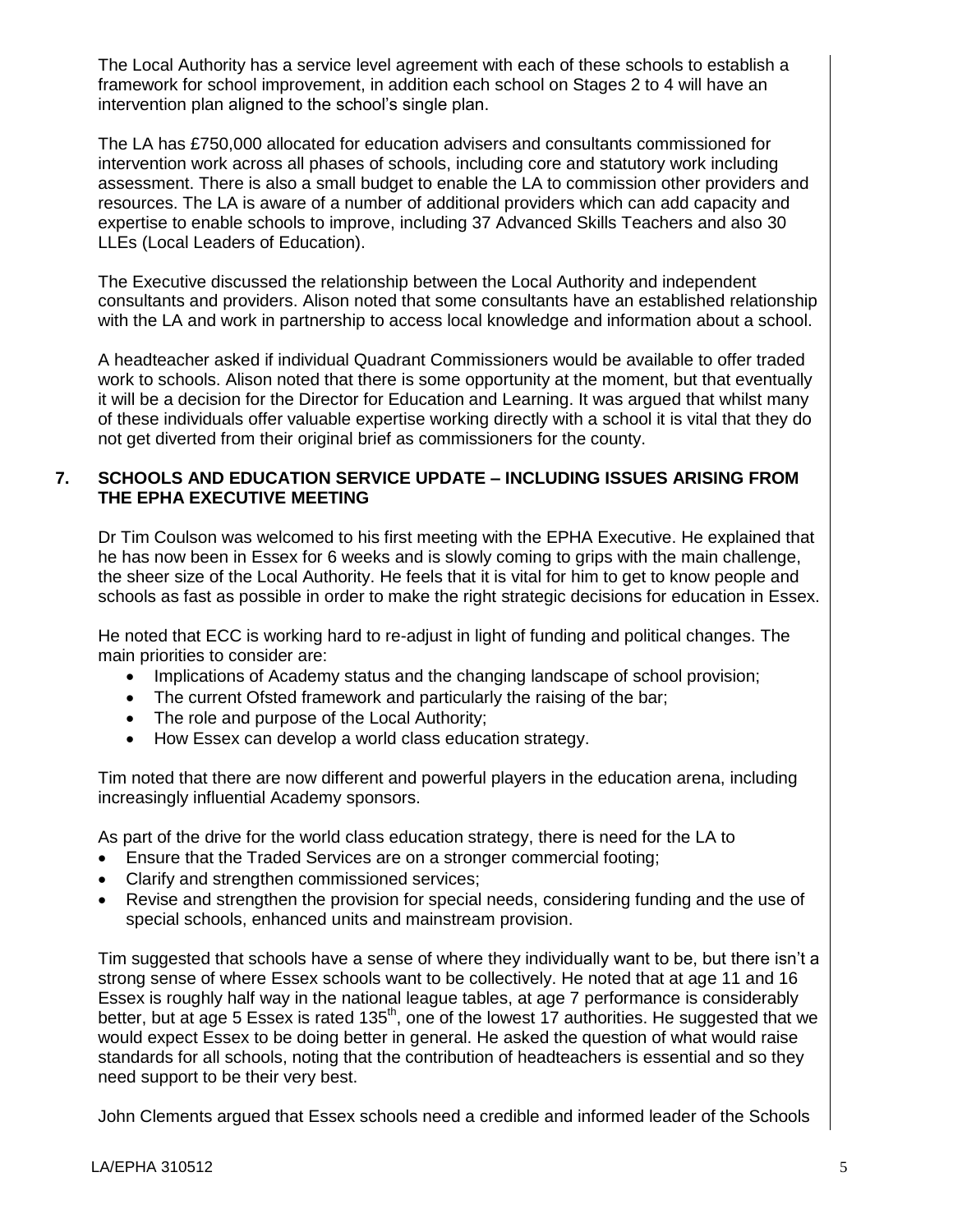and Education Service, who has a shared vision for education and respects what partners are doing.

The group discussed the rate of conversion to academies in Essex. Currently around 8% of primary schools in Essex have converted to academy status, as opposed to just 3% nationally. This is considerable less than the secondary conversion rate of about 50%. The impression that headteachers have got is that the LA is forcing schools into becoming academies, and Tim was asked what the LA stance was if a school goes into Special Measures. Tim noted that the ECC policy is to support schools who wish to convert to academy status or those that the DfE has directed to convert. He posed the question that, if all schools do eventually become academies, would we look back and wish that the pathway had been more organised and supported? He also confirmed that the LA has no expectation generally that schools be forced or persuaded into conversion.

Tim confirmed that if a school is judged to be in Special Measures, part of the recovery process will be to determine whether the existing leadership team, including the headteacher, has the capacity to improve the school. He stressed that there is no policy to suspend a headteacher automatically if a school goes into Special Measures.

In some cases, the DfE will decide that a school must convert to academy status with an appropriate sponsor, which may be an Academy sponsor or another Essex school. The decision (which is a DfE decision) would be taken on a case by case basis, based on the plan for the most effective recovery of the failing school.

It was agreed that the following issues were the main challenges for Essex schools and should form the basis of a strategic discussion at the Area Heads' meetings in June:

- **Academy conversion;**
- The Ofsted framework challenges and implications for schools;
- The Local Authority and other support for schools:
- **Special Educational Needs funding and provision;**
- Small schools.

## **8. AGENDA FOR TERMLY AREA HEADTEACHER MEETINGS**

The agenda for the Summer term Area Headteacher meetings will be developed by Alison Fiala, and will include:

- $\triangleright$  World Class Education Strategy in Essex Tim Coulson
- $\triangleright$  Pupil and School Intelligence Clare Kershaw
- $\triangleright$  Commissioned and Traded Services Alison Fiala and Tracy Goodway

 Social Care updates for each Quadrant –Director for Local Delivery (Social Care) Briefing papers

• Education Welfare Service

## **9. DATES AND TIMES OF MEETINGS FOR THE SCHOOL YEARS 2011/12 AND 2012/13**

**Executive meetings** (Chelmsford City Football Club) Tuesday 23 October 2012 (including AGM) Thursday 31 January 2013 Thursday 22 May 2013

#### **Area Heads Meetings**

Summer term 2012 SOUTH Wednesday 13 June 2012 The Belvedere, Crays Hill

**Summer term Area Heads' meetings 2012**